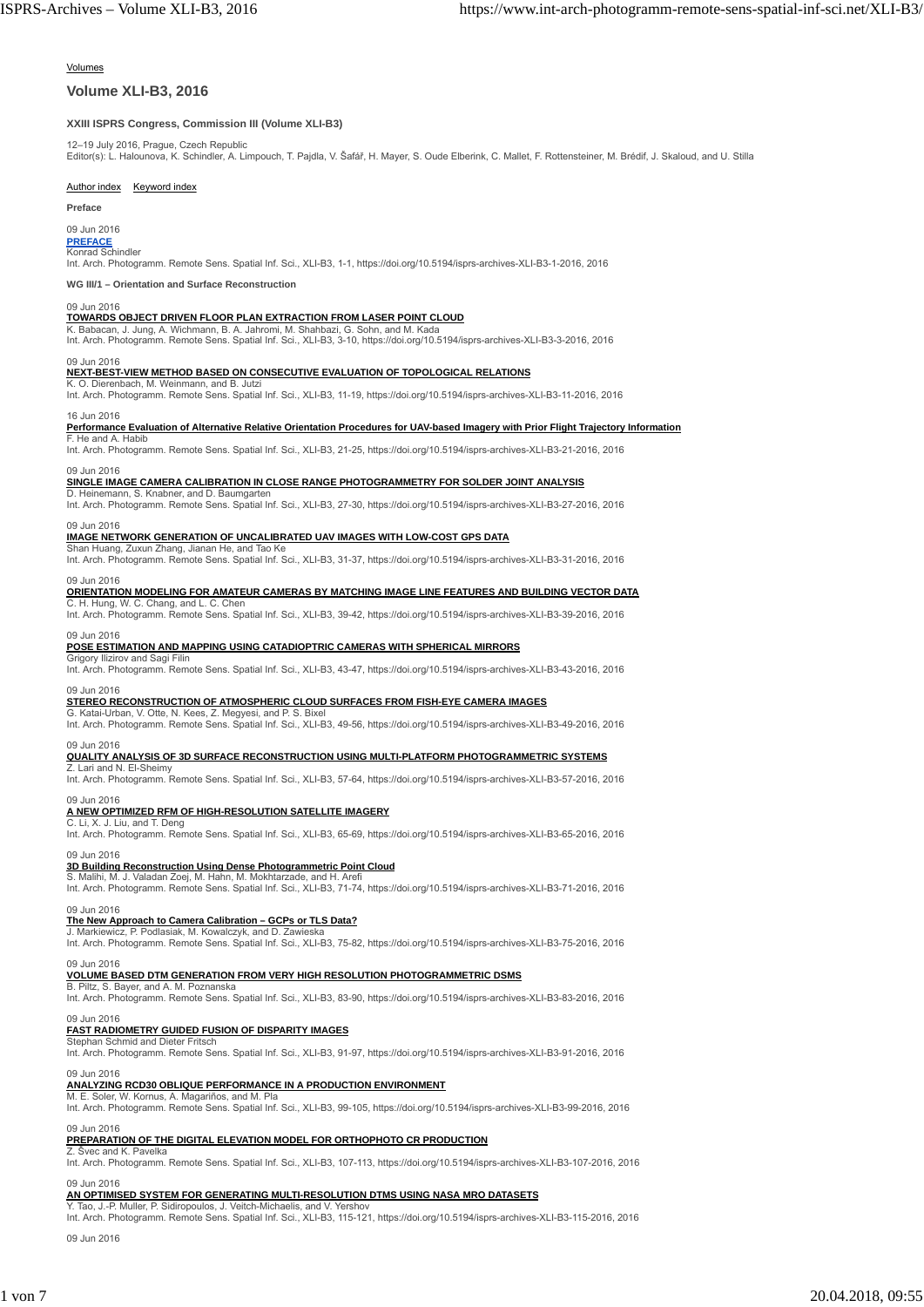#### **EXTERIOR ORIENTATION ESTIMATION OF OBLIQUE AERIAL IMAGERY USING VANISHING POINTS**

Styliani Verykokou and Charalabos Ioannidis<br>Int. Arch. Photogramm. Remote Sens. Spatial Inf. Sci., XLI-B3, 123-130, https://doi.org/10.5194/isprs-archives-XLI-B3-123-2016, 2016

09 Jun 2016

#### **AUTOMATIC KAPPA ANGLE ESTIMATION FOR AIR PHOTOS BASED ON PHASE ONLY CORRELATION**

Z. Xiong, D. Stanley, and Y. Xin<br>Int. Arch. Photogramm. Remote Sens. Spatial Inf. Sci., XLI-B3, 131-135, https://doi.org/10.5194/isprs-archives-XLI-B3-131-2016, 2016

09 Jun 2016

### **STRUCTURED LIGHT BASED 3D SCANNING FOR SPECULAR SURFACE BY THE COMBINATION OF GRAY CODE AND PHASE SHIFTING**

Yujia Zhang and Alper Yilmaz Int. Arch. Photogramm. Remote Sens. Spatial Inf. Sci., XLI-B3, 137-142, https://doi.org/10.5194/isprs-archives-XLI-B3-137-2016, 2016

#### 09 Jun 2016 **DENSE IMAGE MATCHING WITH TWO STEPS OF EXPANSION**

Zuxun Zhang, Jia'nan He, Shan Huang, and Yansong Duan<br>Int. Arch. Photogramm. Remote Sens. Spatial Inf. Sci., XLI-B3, 143-149, https://doi.org/10.5194/isprs-archives-XLI-B3-143-2016, 2016

#### **WG III/2 – Point Cloud Processing**

09 Jun 2016

**DUBAI 3D TEXTUERD MESH USING HIGH QUALITY RESOLUTION VERTICAL/OBLIQUE AERIAL IMAGERY**<br>Adib Tayeb Madani, Abdullateef Ziad Ahmad, Lueken Christoph, Zamzam Hammadi, and Manal Abdullah x Manal Abdullah Sabeal<br>Int. Arch. Phot

## 09 Jun 2016 **TOWARDS AUTOMATIC SINGLE-SENSOR MAPPING BY MULTISPECTRAL AIRBORNE LASER SCANNING**

E. Ahokas, J. Hyyppä, X. Yu, X. Liang, L. Matikainen, K. Karila, P. Litkey, A. Kukko, A. Jaakkola, H. Kaartinen, M. Holopainen, and M. Vastaranta<br>Int. Arch. Photogramm. Remote Sens. Spatial Inf. Sci., XLI-B3, 155-162, http

# 09 Jun 2016<br><u>CORRECTION AND DENSIFICATION OF UAS-BASED PHOTOGRAMMETRIC THERMAL POINT CLOUD</u><br>O. Akcay, R. C. Erenoglu, and O. Erenoglu

Int. Arch. Photogramm. Remote Sens. Spatial Inf. Sci., XLI-B3, 163-166, https://doi.org/10.5194/isprs-archives-XLI-B3-163-2016, 2016

#### 09 Jun 2016

### **AN ENERGY-BASED APPROACH FOR DETECTION AND CHARACTERIZATION OF SUBTLE ENTITIES WITHIN LASER SCANNING POINT-CLOUDS**

Reuma Arav and Sagi

Int. Arch. Photogramm. Remote Sens. Spatial Inf. Sci., XLI-B3, 167-171, https://doi.org/10.5194/isprs-archives-XLI-B3-167-2016, 2016

#### 09 Jun 2016

#### **Automatic 3D Extraction of Buildings, Vegetation and Roads from LIDAR Data** A. Bellakaout, M. Cherkaoui, M. Ettarid, and A. Touzani

Int. Arch. Photogramm. Remote Sens. Spatial Inf. Sci., XLI-B3, 173-180, https://doi.org/10.5194/isprs-archives-XLI-B3-173-2016, 2016

#### 09 Jun 2016

## **EVALUATION OF WAVELET AND NON-LOCAL MEAN DENOISING OF TERRESTRIAL LASER SCANNING DATA FOR SMALL-SCALE JOINT ROUGHNESS ESTIMATION** M. Bitenc, D. S. Kieffer, and K. Khoshelham

Int. Arch. Photogramm. Remote Sens. Spatial Inf. Sci., XLI-B3, 181-186, https://doi.org/10.5194/isprs-archives-XLI-B3-181-2016, 2016

# 09 Jun 2016<br><u>DETECTION OF GEOMETRIC KEYPOINTS AND ITS APPLICATION TO POINT CLOUD COARSE REGISTRATION</u><br>M. Bueno, J. Martínez-Sánchez, H. González-Jorge, and H. Lorenzo

Int. Arch. Photogramm. Remote Sens. Spatial Inf. Sci., XLI-B3, 187-194, https://doi.org/10.5194/isprs-archives-XLI-B3-187-2016, 2016

#### 09 Jun 2016

**AN APPROACH TO AUTOMATIC DETECTION AND HAZARD RISK ASSESSMENT OF LARGE PROTRUDING ROCKS IN DENSELY FORESTED HILLY REGION<br>S. Chhatkuli, K. Kawamura, K. Manno, T. Satoh, and K. Tachibana** 

Int. Arch. Photogramm. Remote Sens. Spatial Inf. Sci., XLI-B3, 195-199, https://doi.org/10.5194/isprs-archives-XLI-B3-195-2016, 2016

#### 09 Jun 2016

**BARE-EARTH EXTRACTION AND DTM GENERATION FROM PHOTOGRAMMETRIC POINT CLOUDS WITH A PARTIAL USE OF AN EXISTING LOWER RESOLUTION DTM**

M. Debella-Gilo Int. Arch. Photogramm. Remote Sens. Spatial Inf. Sci., XLI-B3, 201-206, https://doi.org/10.5194/isprs-archives-XLI-B3-201-2016, 2016

#### 09 Jun 2016

**FOREST STAND SEGMENTATION USING AIRBORNE LIDAR DATA AND VERY HIGH RESOLUTION MULTISPECTRAL IMAGERY**

Clément Dechesne, Clément Mallet, Arnaud Le Bris, Valérie Gouet, and Alexandre Hervie Int. Arch. Photogramm. Remote Sens. Spatial Inf. Sci., XLI-B3, 207-214, https://doi.org/10.5194/isprs-archives-XLI-B3-207-2016, 2016

#### 09 Jun 2016

**BUILDING FACADE DOCUMENTATION USING LASER SCANNING AND PHOTOGRAMMETRY AND DATA IMPLEMENTATION INTO BIM**<br>M. Faltýnová, E. Matoušková, J. Šedina, and K. Pavelka<br>Int. Arch. Photogramm. Remote Sens. Spatial Inf. Sci., XLI-B3,

#### 09 Jun 2016

#### **STREET-SCENE TREE SEGMENTATION FROM MOBILE LASER SCANNING DATA**

H. Guan, S. Cao, Y. Yu, J. Li, N. Liu, P. Chen, and Y. Li<br>Int. Arch. Photogramm. Remote Sens. Spatial Inf. Sci., XLI-B3, 221-225, https://doi.org/10.5194/isprs-archives-XLI-B3-221-2016, 2016

#### 09 Jun 2016

**MORPHOLOGICAL CHANGES ALONG A DIKE LANDSIDE SLOPE SAMPLED BY 4D HIGH RESOLUTION TERRESTRIAL LASER SCANNING**<br>Mónica Herrero-Huertaa, Roderik Lindenbergh, Luc Ponsioen, and Myron van Damme

Int. Arch. Photogramm. Remote Sens. Spatial Inf. Sci., XLI-B3, 227-232, https://doi.org/10.5194/isprs-archives-XLI-B3-227-2016, 2016

#### 09 Jun 2016

#### **DIGITAL TERRAIN FROM A TWO-STEP SEGMENTATION AND OUTLIER-BASED ALGORITHM**

Kassel Hingee, Peter Caccetta, Louis Caccetta, Xiaoliang Wu, and Drew Devereaux<br>Int. Arch. Photogramm. Remote Sens. Spatial Inf. Sci., XLI-B3, 233-239, https://doi.org/10.5194/isprs-archives-XLI-B3-233-2016, 2016

09 Jun 2016 **EVALUATION OF METHODS FOR COREGISTRATION AND FUSION OF RPAS-BASED 3D POINT CLOUDS AND THERMAL INFRARED IMAGES**

#### L. Hoegner, S. Tuttas, Y. Xu, K. Eder, and U. Stilla

Int. Arch. Photogramm. Remote Sens. Spatial Inf. Sci., XLI-B3, 241-246, https://doi.org/10.5194/isprs-archives-XLI-B3-241-2016, 2016

#### 09 Jun 2016

## **CONVOLUTIONAL NEURAL NETWORK BASED DEM SUPER RESOLUTION**

Zixuan Chen, Xuewen Wang, Zekai Xu, and Wenguang Hou<br>Int. Arch. Photogramm. Remote Sens. Spatial Inf. Sci., XLI-B3, 247-250, https://doi.org/10.5194/isprs-archives-XLI-B3-247-2016, 2016

### 09 Jun 2016

## **CLASSIFICATION OF LIDAR DATA FOR GENERATING A HIGH-PRECISION ROADWAY MAP** J. Jeong and I. Lee

Int. Arch. Photogramm. Remote Sens. Spatial Inf. Sci., XLI-B3, 251-254, https://doi.org/10.5194/isprs-archives-XLI-B3-251-2016, 2016

#### 09 Jun 2016

**URBAN ROAD DETECTION IN AIRBONE LASER SCANNING POINT CLOUD USING RANDOM FOREST ALGORITHM**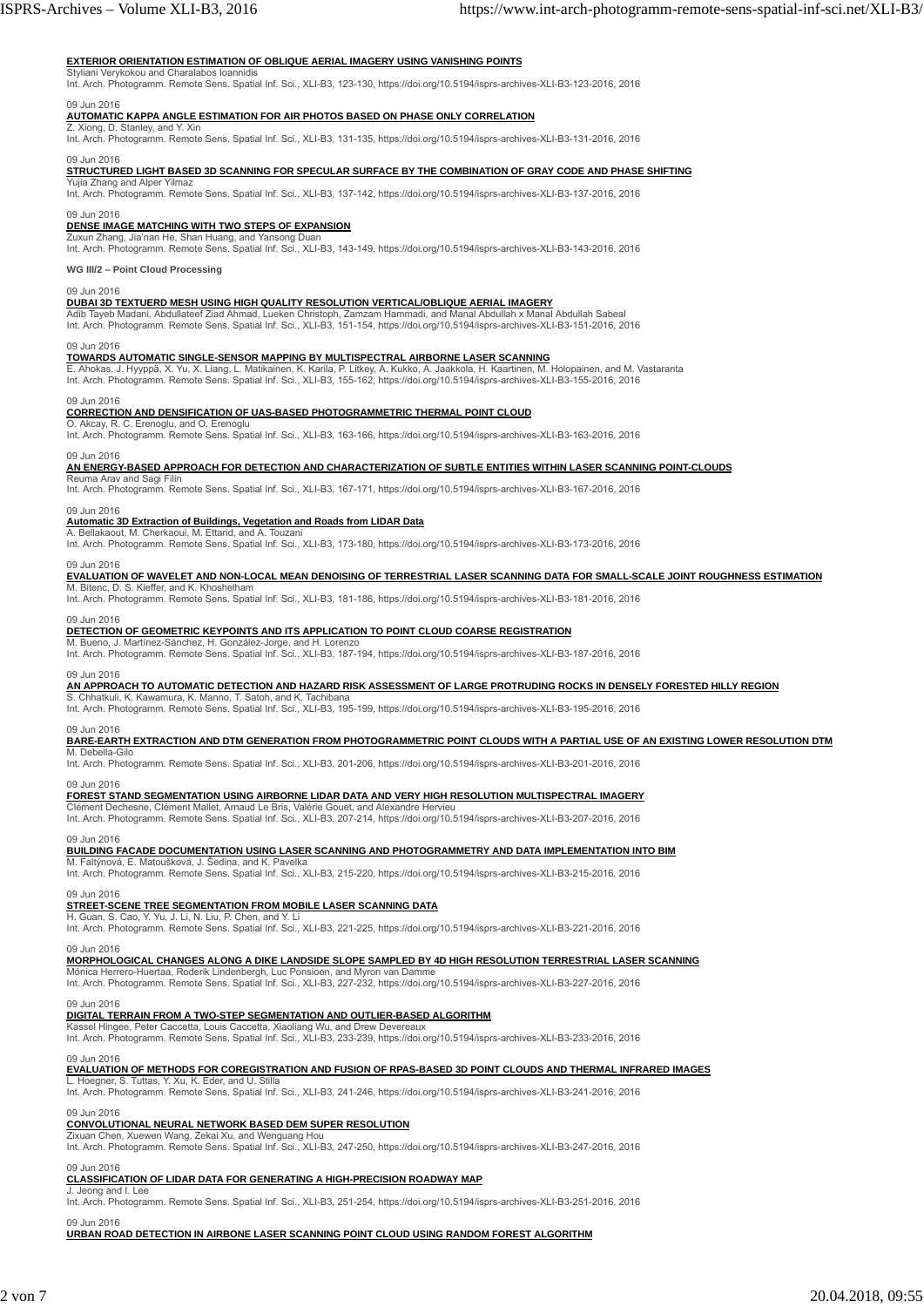#### B. Kaczałek and A. Borkowski

Int. Arch. Photogramm. Remote Sens. Spatial Inf. Sci., XLI-B3, 255-259, https://doi.org/10.5194/isprs-archives-XLI-B3-255-2016, 2016

## 09 Jun 2016 **ANALYSIS OF THE POSSIBILITIES OF USING LOW-COST SCANNING SYSTEM IN 3D MODELING**

M. Kedzierski, D. Wierzbickia, A. Fryskowska, and B. Chlebowska<br>Int. Arch. Photogramm. Remote Sens. Spatial Inf. Sci., XLI-B3, 261-267, https://doi.org/10.5194/isprs-archives-XLI-B3-261-2016, 2016

## 09 Jun 2016 **AUTOMATED MOSAICKING OF MULTIPLE 3D POINT CLOUDS GENERATED FROM A DEPTH CAMERA**

H. Kim, W. Yoon, and T. Kim Int. Arch. Photogramm. Remote Sens. Spatial Inf. Sci., XLI-B3, 269-272, https://doi.org/10.5194/isprs-archives-XLI-B3-269-2016, 2016

### 09 Jun 2016

### **A FAST AND FLEXIBLE METHOD FOR META-MAP BUILDING FOR ICP BASED SLAM**

A. Kurian and K. W. Morin<br>Int. Arch. Photogramm. Remote Sens. Spatial Inf. Sci., XLI-B3, 273-278, https://doi.org/10.5194/isprs-archives-XLI-B3-273-2016, 2016

#### 09 Jun 2016

#### **POINT CLOUD ORIENTED SHOULDER LINE EXTRACTION IN LOESS HILLY AREA**

Li Min, Yang Xin, and Xiong Liyang<br>Int. Arch. Photogramm. Remote Sens. Spatial Inf. Sci., XLI-B3, 279-282, https://doi.org/10.5194/isprs-archives-XLI-B3-279-2016, 2016

#### 09 Jun 2016

## **TENSOR MODELING BASED FOR AIRBORNE LiDAR DATA CLASSIFICATION** N. Li, C. Liu, N. Pfeifer, J. F. Yin, Z.Y. Liao, and Y. Zhou

Int. Arch. Photogramm. Remote Sens. Spatial Inf. Sci., XLI-B3, 283-287, https://doi.org/10.5194/isprs-archives-XLI-B3-283-2016, 2016

#### 09 Jun 2016

## **AN EFFICIENT METHOD FOR AUTOMATIC ROAD EXTRACTION BASED ON MULTIPLE FEATURES FROM LiDAR DATA** Y. Li, X. Hu, H. Guan, and P. Liu

Int. Arch. Photogramm. Remote Sens. Spatial Inf. Sci., XLI-B3, 289-293, https://doi.org/10.5194/isprs-archives-XLI-B3-289-2016, 2016

#### 09 Jun 2016

**PERSPECTIVE INTENSITY IMAGES FOR CO-REGISTRATION OF TERRESTRIAL LASER SCANNER AND DIGITAL CAMERA**

#### n Liang, Yan Qiu, and Tieiun Cu

Int. Arch. Photogramm. Remote Sens. Spatial Inf. Sci., XLI-B3, 295-300, https://doi.org/10.5194/isprs-archives-XLI-B3-295-2016, 2016

#### 09 Jun 2016

**THE IQMULUS URBAN SHOWCASE: AUTOMATIC TREE CLASSIFICATION AND IDENTIFICATION IN HUGE MOBILE MAPPING POINT CLOUDS**

J. Böhm, M. Bredif, T. Gierlinger, M. Krämer, R. Lindenberg, K. Liu, F. Michel, and B. Sirmacek<br>Int. Arch. Photogramm. Remote Sens. Spatial Inf. Sci., XLI-B3, 301-307, https://doi.org/10.5194/isprs-archives-XLI-B3-301-2016

#### 09 Jun 2016

**CHANGE DETECTION OF MOBILE LIDAR DATA USING CLOUD COMPUTING**

## Kun Liu, Jan Boehm, and Christian Alis

Int. Arch. Photogramm. Remote Sens. Spatial Inf. Sci., XLI-B3, 309-313, https://doi.org/10.5194/isprs-archives-XLI-B3-309-2016, 2016

### 09 Jun 2016

**THE USE OF COMPUTER VISION ALGORITHMS FOR AUTOMATIC ORIENTATION OF TERRESTRIAL LASER SCANNING DATA**

Jakub Stefan Markiewicz Int. Arch. Photogramm. Remote Sens. Spatial Inf. Sci., XLI-B3, 315-322, https://doi.org/10.5194/isprs-archives-XLI-B3-315-2016, 2016

### 09 Jun 2016

#### **MULTISPECTRAL AIRBORNE LASER SCANNING FOR AUTOMATED MAP UPDATING**

Leena Matikainen, Juha Hyyppä, and Paula Litkey Int. Arch. Photogramm. Remote Sens. Spatial Inf. Sci., XLI-B3, 323-330, https://doi.org/10.5194/isprs-archives-XLI-B3-323-2016, 2016

# 09 Jun 2016<br><mark>UNCERTAINTY PROPAGATION FOR TERRESTRIAL MOBILE LASER SCANNER</mark><br>c Mezian, Bruno Vallet, Bahman Soheilian, and Nicolas Paparoditis

Int. Arch. Photogramm. Remote Sens. Spatial Inf. Sci., XLI-B3, 331-335, https://doi.org/10.5194/isprs-archives-XLI-B3-331-2016, 2016

#### 09 Jun 2016

### **INDIVIDUAL TREE OF URBAN FOREST EXTRACTION FROM VERY HIGH DENSITY LIDAR DATA**

A. Moradi, M. Satari, and M. Momeni<br>Int. Arch. Photogramm. Remote Sens. Spatial Inf. Sci., XLI-B3, 337-343, https://doi.org/10.5194/isprs-archives-XLI-B3-337-2016, 2016

#### 09 Jun 2016

#### **INTEGRATION OF GEODATA IN DOCUMENTING CASTLE RUINS**

P. Delis, M. Wojtkowska, P. Nerc, I. Ewiak, and A. Lada Int. Arch. Photogramm. Remote Sens. Spatial Inf. Sci., XLI-B3, 345-349, https://doi.org/10.5194/isprs-archives-XLI-B3-345-2016, 2016

09 Jun 2016<br><u>SCAN PROFILES BASED METHOD FOR SEGMENTATION AND EXTRACTION OF PLANAR OBJECTS IN MOBILE LASER SCANNING POINT CLOUDS</u><br>Hoang Long Nguyen, David Belton, and Petra Helmholz

## Int. Arch. Photogramm. Remote Sens. Spatial Inf. Sci., XLI-B3, 351-358, https://doi.org/10.5194/isprs-archives-XLI-B3-351-2016, 2016

#### **POINT CLOUD REFINEMENT WITH A TARGET-FREE INTRINSIC CALIBRATION OF A MOBILE MULTI-BEAM LIDAR SYSTEM**

H. Nouiraa, J. E. Deschaud, and Int. Arch. Photogramm. Remote Sens. Spatial Inf. Sci., XLI-B3, 359-366, https://doi.org/10.5194/isprs-archives-XLI-B3-359-2016, 2016

#### 09 Jun 2016

09 Jun 2016

**MULTIPARAMETER CORRECTION INTENSITY OF TERRESTRIAL LASER SCANNING DATA AS AN INPUT FOR ROCK SURFACE MODELLING** V. Paleček and P. Kubíček

Int. Arch. Photogramm. Remote Sens. Spatial Inf. Sci., XLI-B3, 367-372, https://doi.org/10.5194/isprs-archives-XLI-B3-367-2016, 2016

#### 09 Jun 2016

#### **COMPARISON OF SEMI AUTOMATIC DTM FROM IMAGE MATCHING WITH DTM FROM LIDAR**

Aji Rahmayudi and Aldino Rizaldy<br>Int. Arch. Photogramm. Remote Sens. Spatial Inf. Sci., XLI-B3, 373-380, https://doi.org/10.5194/isprs-archives-XLI-B3-373-2016, 2016

#### 09 Jun 2016

#### **FIRST PRISMATIC BUILDING MODEL RECONSTRUCTION FROM TOMOSAR POINT CLOUDS**

Y. Sun, M. Shahzad, and X. Zhu Int. Arch. Photogramm. Remote Sens. Spatial Inf. Sci., XLI-B3, 381-386, https://doi.org/10.5194/isprs-archives-XLI-B3-381-2016, 2016

#### 09 Jun 2016

#### **DIGITAL TERRAIN MODELS FROM MOBILE LASER SCANNING DATA IN MORAVIAN KARST**

N. Tyagur and M. Hollaus<br>Int. Arch. Photogramm. Remote Sens. Spatial Inf. Sci., XLI-B3, 387-394, https://doi.org/10.5194/isprs-archives-XLI-B3-387-2016, 2016

#### 09 Jun 2016

#### **A MIN-CUT BASED FILTER FOR AIRBORNE LIDAR DATA** Serkan Ural and Jie Shan

Int. Arch. Photogramm. Remote Sens. Spatial Inf. Sci., XLI-B3, 395-401, https://doi.org/10.5194/isprs-archives-XLI-B3-395-2016, 2016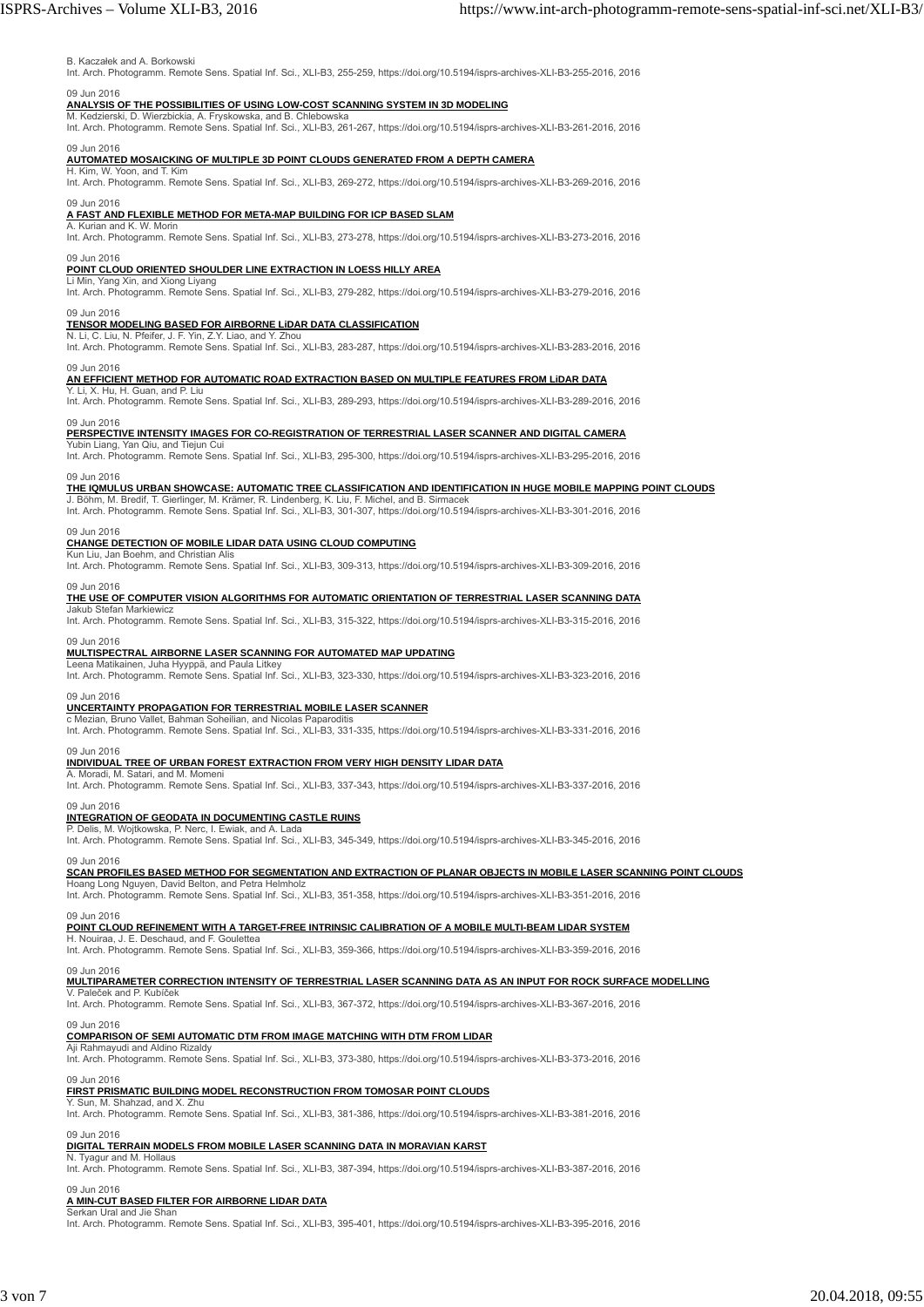#### 09 Jun 2016

## **A WEIGHTED CLOSED-FORM SOLUTION FOR RGB-D DATA REGISTRATION** K. M. Vestena, D. R. Dos Santos, E. M. Oilveira Jr., N. L. Pavan, and K. Khoshelham

Int. Arch. Photogramm. Remote Sens. Spatial Inf. Sci., XLI-B3, 403-409, https://doi.org/10.5194/isprs-archives-XLI-B3-403-2016, 2016 09 Jun 2016

## **FAST AND ROBUST STEM RECONSTRUCTION IN COMPLEX ENVIRONMENTS USING TERRESTRIAL LASER SCANNING**

D. Wang, M. Hollaus, E. Puttonen, and N. Pfeifer<br>Int. Arch. Photogramm. Remote Sens. Spatial Inf. Sci., XLI-B3, 411-417, https://doi.org/10.5194/isprs-archives-XLI-B3-411-2016, 2016

#### 09 Jun 2016

#### **AUTOMATIC EXTRACTION OF BUILDING OUTLINE FROM HIGH RESOLUTION AERIAL IMAGERY**

Yandong Wang Int. Arch. Photogramm. Remote Sens. Spatial Inf. Sci., XLI-B3, 419-423, https://doi.org/10.5194/isprs-archives-XLI-B3-419-2016, 2016

#### 09 Jun 2016

#### **EXTENSION OF RCC TOPOLOGICAL RELATIONS FOR 3D COMPLEX OBJECTS COMPONENTS EXTRACTED FROM 3D LIDAR POINT CLOUDS**

Xu-Feng Xing, Mir Abolfazl Mostafavia, and Chen Wang<br>Int. Arch. Photogramm. Remote Sens. Spatial Inf. Sci., XLI-B3, 425-432, https://doi.org/10.5194/isprs-archives-XLI-B3-425-2016, 2016

#### 09 Jun 2016

#### **USING MOBILE LASER SCANNING DATA FOR FEATURES EXTRACTION OF HIGH ACCURACY DRIVING MAPS**

Bisheng Yang, Yuan Liu, Fuxun Liang, and Zhen Dong<br>Int. Arch. Photogramm. Remote Sens. Spatial Inf. Sci., XLI-B3, 433-439, https://doi.org/10.5194/isprs-archives-XLI-B3-433-2016, 2016

## 09 Jun 2016 **CLASSIFICATION OF LiDAR DATA WITH POINT BASED CLASSIFICATION METHODS**

N. Yastikli and Z. Cetin Int. Arch. Photogramm. Remote Sens. Spatial Inf. Sci., XLI-B3, 441-445, https://doi.org/10.5194/isprs-archives-XLI-B3-441-2016, 2016

#### 09 Jun 2016

#### **LAND COVER CLASSIFICATION FROM FULL-WAVEFORM LIDAR DATA BASED ON SUPPORT VECTOR MACHINES**

M. Zhou, C. R. Li, L. Ma, and H. C. Guan<br>Int. Arch. Photogramm. Remote Sens. Spatial Inf. Sci., XLI-B3, 447-452, https://doi.org/10.5194/isprs-archives-XLI-B3-447-2016, 2016

**WG III/3 – Image Sequence Analysis**

#### 09 Jun 2016

#### **A MODIFIED METHOD FOR IMAGE TRIANGULATION USING INCLINED ANGLES**

Bashar Alsadik Int. Arch. Photogramm. Remote Sens. Spatial Inf. Sci., XLI-B3, 453-458, https://doi.org/10.5194/isprs-archives-XLI-B3-453-2016, 2016

#### 09 Jun 2016

## **MEASUREMENT AND ANALYSIS OF GAIT BY USING A TIME-OF-FLIGHT CAMERA** C. Altuntas, F. Turkmen, A. Ucar, and Y. A. Akgul

Int. Arch. Photogramm. Remote Sens. Spatial Inf. Sci., XLI-B3, 459-464, https://doi.org/10.5194/isprs-archives-XLI-B3-459-2016, 2016

#### 09 Jun 2016

### **PEDESTRIAN DETECTION BY LASER SCANNING AND DEPTH IMAGERY**

A. Barsi, T. Lovas, B. Molnar, A. Somogyi, and Z. Igazvolgyi<br>Int. Arch. Photogramm. Remote Sens. Spatial Inf. Sci., XLI-B3, 465-468, https://doi.org/10.5194/isprs-archives-XLI-B3-465-2016, 2016

## 09 Jun 2016 **CLOUD REMOVAL FROM SENTINEL-2 IMAGE TIME SERIES THROUGH SPARSE RECONSTRUCTION FROM RANDOM SAMPLES**

D. Cerra, J. Bieniarz, R. Müller, and P. Reinartz Int. Arch. Photogramm. Remote Sens. Spatial Inf. Sci., XLI-B3, 469-473, https://doi.org/10.5194/isprs-archives-XLI-B3-469-2016, 2016

## 09 Jun 2016 **AUTOMATIC DETECTION OF CLOUDS AND SHADOWS USING HIGH RESOLUTION SATELLITE IMAGE TIME SERIES**

las Cham Int. Arch. Photogramm. Remote Sens. Spatial Inf. Sci., XLI-B3, 475-479, https://doi.org/10.5194/isprs-archives-XLI-B3-475-2016, 2016

## 09 Jun 2016 **CONTINUOUS MAPPING OF TUNNEL WALLS IN A GNSS-DENIED ENVIRONMENT**

Michael A. Chapman, Cao Min, and Deijin Zhang

Int. Arch. Photogramm. Remote Sens. Spatial Inf. Sci., XLI-B3, 481-485, https://doi.org/10.5194/isprs-archives-XLI-B3-481-2016, 2016

### 09 Jun 2016

**A UNIFIED BLENDING FRAMEWORK FOR PANORAMA COMPLETION VIA GRAPH CUTS**<br>Kai Chen, Jian Yao, Menghan Xia, Xinyuan Gui, Xiaohu Lu, and Li Li<br>Int. Arch. Photogramm. Remote Sens. Spatial Inf. Sci., XLI-B3, 487-494, https://doi.o

#### 09 Jun 2016

#### **HYBRID-BASED DENSE STEREO MATCHING**

T. Y. Chuang, H. W. Ting, and J. J. Jaw<br>Int. Arch. Photogramm. Remote Sens. Spatial Inf. Sci., XLI-B3, 495-501, https://doi.org/10.5194/isprs-archives-XLI-B3-495-2016, 2016

### 09 Jun 2016

## **DEM RECONSTRUCTION USING LIGHT FIELD AND BIDIRECTIONAL REFLECTANCE FUNCTION FROM MULTI-VIEW HIGH RESOLUTION SPATIAL IMAGES<br>F. de Vieilleville, T. Ristorcelli, and J.-M. Delvit**

Int. Arch. Photogramm. Remote Sens. Spatial Inf. Sci., XLI-B3, 503-509, https://doi.org/10.5194/isprs-archives-XLI-B3-503-2016, 2016

09 Jun 2016

#### **ENHANCEMENT STRATEGIES FOR FRAME-TO-FRAME UAS STEREO VISUAL ODOMETRY**

J. Kersten and V. Rodehorst Int. Arch. Photogramm. Remote Sens. Spatial Inf. Sci., XLI-B3, 511-518, https://doi.org/10.5194/isprs-archives-XLI-B3-511-2016, 2016

### 09 Jun 2016

#### **ANALYSIS OF THE SEGMENTED FEATURES OF INDICATOR OF MINE PRESENCE**

## A. Krtalic Int. Arch. Photogramm. Remote Sens. Spatial Inf. Sci., XLI-B3, 519-526, https://doi.org/10.5194/isprs-archives-XLI-B3-519-2016, 2016 09 Jun 2016

### **OPTIMAL IMAGE STITCHING FOR CONCRETE BRIDGE BOTTOM SURFACES AIDED BY 3D STRUCTURE LINES**

Yahui Liu, Jian Yao, Kang Liu, Xiaohu Lu, and Menghan Xia Int. Arch. Photogramm. Remote Sens. Spatial Inf. Sci., XLI-B3, 527-534, https://doi.org/10.5194/isprs-archives-XLI-B3-527-2016, 2016

#### 09 Jun 2016

**MUTUAL COMPARATIVE FILTERING FOR CHANGE DETECTION IN VIDEOS WITH UNSTABLE ILLUMINATION CONDITIONS**<br>Sergey V. Sidyakin, Boris V. Vishnyakov, Yuri V. Vizitler, and Nikolay I. Roslov<br>Int. Arch. Photogramm. Remote Sens. Spati

#### 09 Jun 2016

**AN AERIAL-IMAGE DENSE MATCHING APPROACH BASED ON OPTICAL FLOW FIELD**<br>Wei Yuan, Shiyu Chen, Yong Zhang, Jianya Gong, and Ryosuke Shibasaki<br>Int. Arch. Photogramm. Remote Sens. Spatial Inf. Sci., XLI-B3, 543-548, https://doi

09 Jun 2016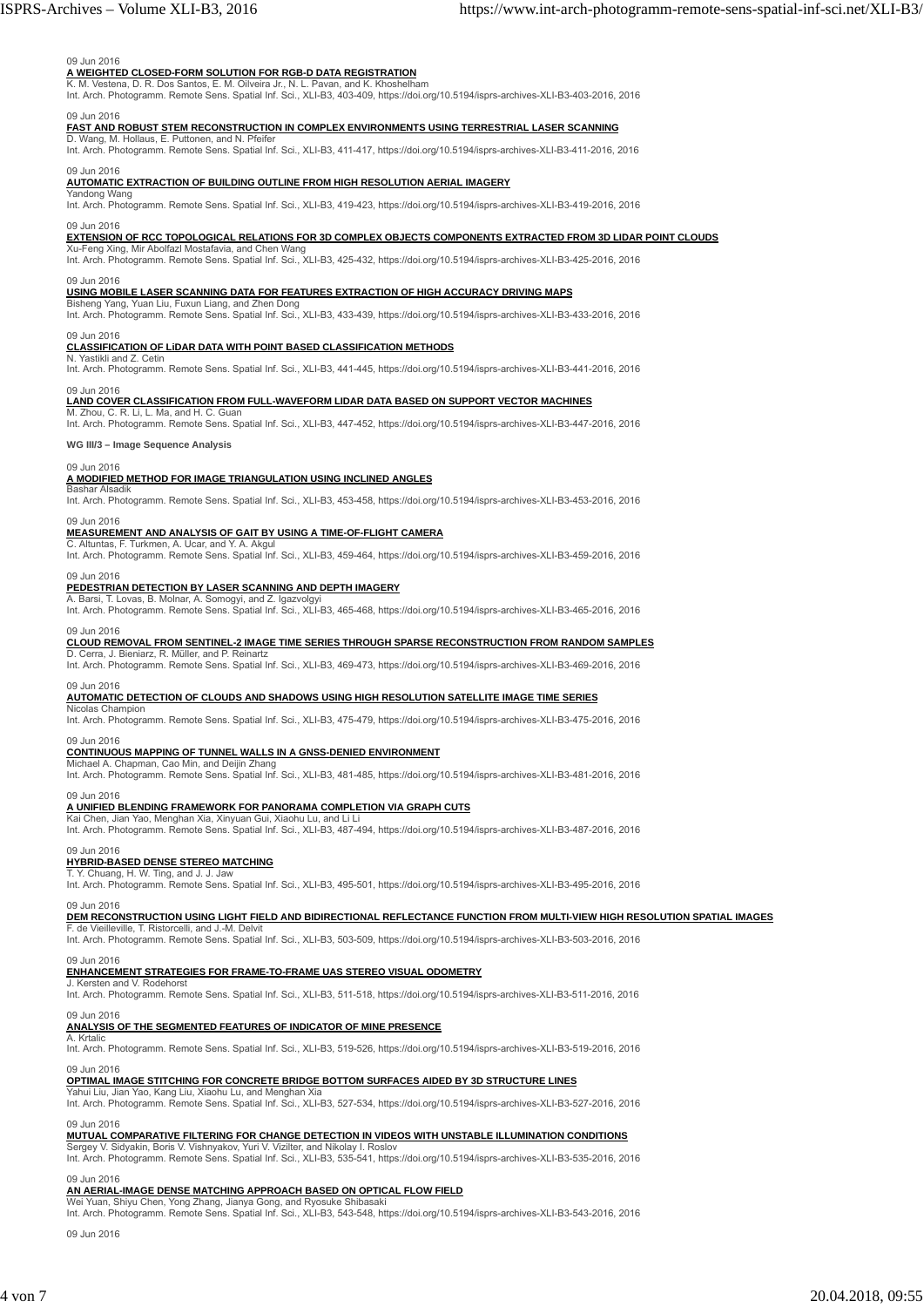#### **ESTIMATING RELIABILITY OF DISTURBANCES IN SATELLITE TIME SERIES DATA BASED ON STATISTICAL ANALYSIS**

Z.-G. Zhou, P. Tang, and M. Zhou<br>Int. Arch. Photogramm. Remote Sens. Spatial Inf. Sci., XLI-B3, 549-554, https://doi.org/10.5194/isprs-archives-XLI-B3-549-2016, 2016

**WG III/4 – 3D Scene Analysis**

#### 09 Jun 2016

## **AUTOMATIC EXTRACTION AND REGULARIZATION OF BUILDING OUTLINES FROM AIRBORNE LIDAR POINT CLOUDS**<br>Bastian Albers, Martin Kada, and Andreas Wichmann

Int. Arch. Photogramm. Remote Sens. Spatial Inf. Sci., XLI-B3, 555-560, https://doi.org/10.5194/isprs-archives-XLI-B3-555-2016, 2016

#### 09 Jun 2016

<u>INFLUENCE OF GSD FOR 3D CITY MODELING AND VISUALIZATION FROM AERIAL IMAGERY</u><br>Muhamad Alrajhi, Zafare Alam, Mohammad Afroz Khan, and Abdalla Alobeid<br>Int. Arch. Photogramm. Remote Sens. Spatial Inf. Sci., XLI-B3, 561-565, h

#### 09 Jun 2016

#### **VECTORIZATION OF ROAD DATA EXTRACTED FROM AERIAL AND UAV IMAGERY**

Dimitri Bulatov, Gisela Häufel, and Melanie Pohl<br>Int. Arch. Photogramm. Remote Sens. Spatial Inf. Sci., XLI-B3, 567-574, https://doi.org/10.5194/isprs-archives-XLI-B3-567-2016, 2016

#### 09 Jun 2016

#### **AUTOMATIC TREE-CROWN DETECTION IN CHALLENGING SCENARIOS**

Dimitri Bulatov, Isabell Wayand, and Hendrik Schilling<br>Int. Arch. Photogramm. Remote Sens. Spatial Inf. Sci., XLI-B3, 575-582, https://doi.org/10.5194/isprs-archives-XLI-B3-575-2016, 2016

#### 09 Jun 2016

**AN IMPROVED SNAKE MODEL FOR REFINEMENT OF LIDAR-DERIVED BUILDING ROOF CONTOURS USING AERIAL IMAGES**

T. Colleu and S. Benitez

Qi Chen, Shugen Wang, and Xiuguo Liu<br>Int. Arch. Photogramm. Remote Sens. Spatial Inf. Sci., XLI-B3, 583-589, https://doi.org/10.5194/isprs-archives-XLI-B3-583-2016, 2016

#### 09 Jun 2016

#### **RAY-BASED DETECTION OF OPENINGS IN URBAN AREAS USING MOBILE LIDAR DATA**

Int. Arch. Photogramm. Remote Sens. Spatial Inf. Sci., XLI-B3, 591-598, https://doi.org/10.5194/isprs-archives-XLI-B3-591-2016, 2016

#### 09 Jun 2016

#### **COMPARISON BETWEEN TWO GENERIC 3D BUILDING RECONSTRUCTION APPROACHES – POINT CLOUD BASED VS. IMAGE PROCESSING BASED**

D. Dahlke and M. Linkiewicz Int. Arch. Photogramm. Remote Sens. Spatial Inf. Sci., XLI-B3, 599-604, https://doi.org/10.5194/isprs-archives-XLI-B3-599-2016, 2016

## 09 Jun 2016 **INLINING 3D RECONSTRUCTION, MULTI-SOURCE TEXTURE MAPPING AND SEMANTIC ANALYSIS USING OBLIQUE AERIAL IMAGERY**

D. Frommholz, M. Linkiewicz, and A. M. Poznansk Int. Arch. Photogramm. Remote Sens. Spatial Inf. Sci., XLI-B3, 605-612, https://doi.org/10.5194/isprs-archives-XLI-B3-605-2016, 2016

#### 09 Jun 2016

#### **SEMI-AUTOMATIC BUILDING MODELS AND FAÇADE TEXTURE MAPPING FROM MOBILE PHONE IMAGES**

J. Jeong and T. Kim Int. Arch. Photogramm. Remote Sens. Spatial Inf. Sci., XLI-B3, 613-616, https://doi.org/10.5194/isprs-archives-XLI-B3-613-2016, 2016

#### 09 Jun 2016

### **AUTOMATICALLY DETERMINING SCALE WITHIN UNSTRUCTURED POINT CLOUDS**

Jayren Kadamen and George Sithole Int. Arch. Photogramm. Remote Sens. Spatial Inf. Sci., XLI-B3, 617-624, https://doi.org/10.5194/isprs-archives-XLI-B3-617-2016, 2016

#### 09 Jun 2016

**AUTOMATIC BUILDING EXTRACTION AND ROOF RECONSTRUCTION IN 3K IMAGERY BASED ON LINE SEGMENTS**

A. Köhn, J. Tian, and F. Kurz<br>Int. Arch. Photogramm. Remote Sens. Spatial Inf. Sci., XLI-B3, 625-631, https://doi.org/10.5194/isprs-archives-XLI-B3-625-2016, 2016

# 10 Jun 2016<br><u>EFFICIENT SEMANTIC SEGMENTATION OF MAN-MADE SCENES USING FULLY-CONNECTED CONDITIONAL RANDOM FIELD</u><br>Weihao Li and Michael Ying Yang

Int. Arch. Photogramm. Remote Sens. Spatial Inf. Sci., XLI-B3, 633-640, https://doi.org/10.5194/isprs-archives-XLI-B3-633-2016, 2016

#### 10 Jun 2016

#### **AUTOMATIC 3D BUILDING RECONSTRUCTION FROM A DENSE IMAGE MATCHING DATASET**

Andrew P. McClune, Jon P. Mills, Pauline E. Miller, and David A. Holland Int. Arch. Photogramm. Remote Sens. Spatial Inf. Sci., XLI-B3, 641-648, https://doi.org/10.5194/isprs-archives-XLI-B3-641-2016, 2016

#### 10 Jun 2016

**AUTOMATIC GENERATION OF BUILDING MODELS WITH LEVELS OF DETAIL 1-3**<br>W. Nguatem, M. Drauschke, and H. Mayer<br>Int. Arch. Photogramm. Remote Sens. Spatial Inf. Sci., XLI-B3, 649-654, https://doi.org/10.5194/isprs-archives-XLI-

#### 10 Jun 2016

**HIERARCHICAL HIGHER ORDER CRF FOR THE CLASSIFICATION OF AIRBORNE LIDAR POINT CLOUDS IN URBAN AREAS**

J. Niemeyer, F. Rottensteiner, U. Soergel, and C. Heipke Int. Arch. Photogramm. Remote Sens. Spatial Inf. Sci., XLI-B3, 655-662, https://doi.org/10.5194/isprs-archives-XLI-B3-655-2016, 2016

#### 10 Jun 2016

**APPLICATION FOR 3D SCENE UNDERSTANDING IN DETECTING DISCHARGE OF DOMESTICWASTE ALONG COMPLEX URBAN RIVERS**

### Y. Ninsalam, R. Qin, and J. Rekittke

Int. Arch. Photogramm. Remote Sens. Spatial Inf. Sci., XLI-B3, 663-667, https://doi.org/10.5194/isprs-archives-XLI-B3-663-2016, 2016

#### 10 Jun 2016

### **BUILDING CHANGE DETECTION BY COMBINING LiDAR DATA AND ORTHO IMAGE**

Daifeng Peng and Yongjun Zhang<br>Int. Arch. Photogramm. Remote Sens. Spatial Inf. Sci., XLI-B3, 669-676, https://doi.org/10.5194/isprs-archives-XLI-B3-669-2016, 2016

10 Jun 2016 **IMPACT OF BUILDING HEIGHTS ON 3D URBAN DENSITY ESTIMATION FROM SPACEBORNE STEREO IMAGERY**

#### Feifei Peng, Jianya Gong, Le Wang, Huayi Wu, and Jiansi Yang

Int. Arch. Photogramm. Remote Sens. Spatial Inf. Sci., XLI-B3, 677-683, https://doi.org/10.5194/isprs-archives-XLI-B3-677-2016, 2016

#### 10 Jun 2016 **EVALUATION OF SIFT AND SURF FOR VISION BASED LOCALIZATION**

### Xiaozhi Qu, Bahman Soheilian, Emmanuel Habets, and Nicolas Paparoditis

Int. Arch. Photogramm. Remote Sens. Spatial Inf. Sci., XLI-B3, 685-692, https://doi.org/10.5194/isprs-archives-XLI-B3-685-2016, 2016

#### 10 Jun 2016

#### **FAST AND ROBUST SEGMENTATION AND CLASSIFICATION FOR CHANGE DETECTION IN URBAN POINT CLOUDS** X. Roynard, J.-E. Deschaud, and F. Goulette

Int. Arch. Photogramm. Remote Sens. Spatial Inf. Sci., XLI-B3, 693-699, https://doi.org/10.5194/isprs-archives-XLI-B3-693-2016, 2016 10 Jun 2016

### **NETWORK DETECTION IN RASTER DATA USING MARKED POINT PROCESSES**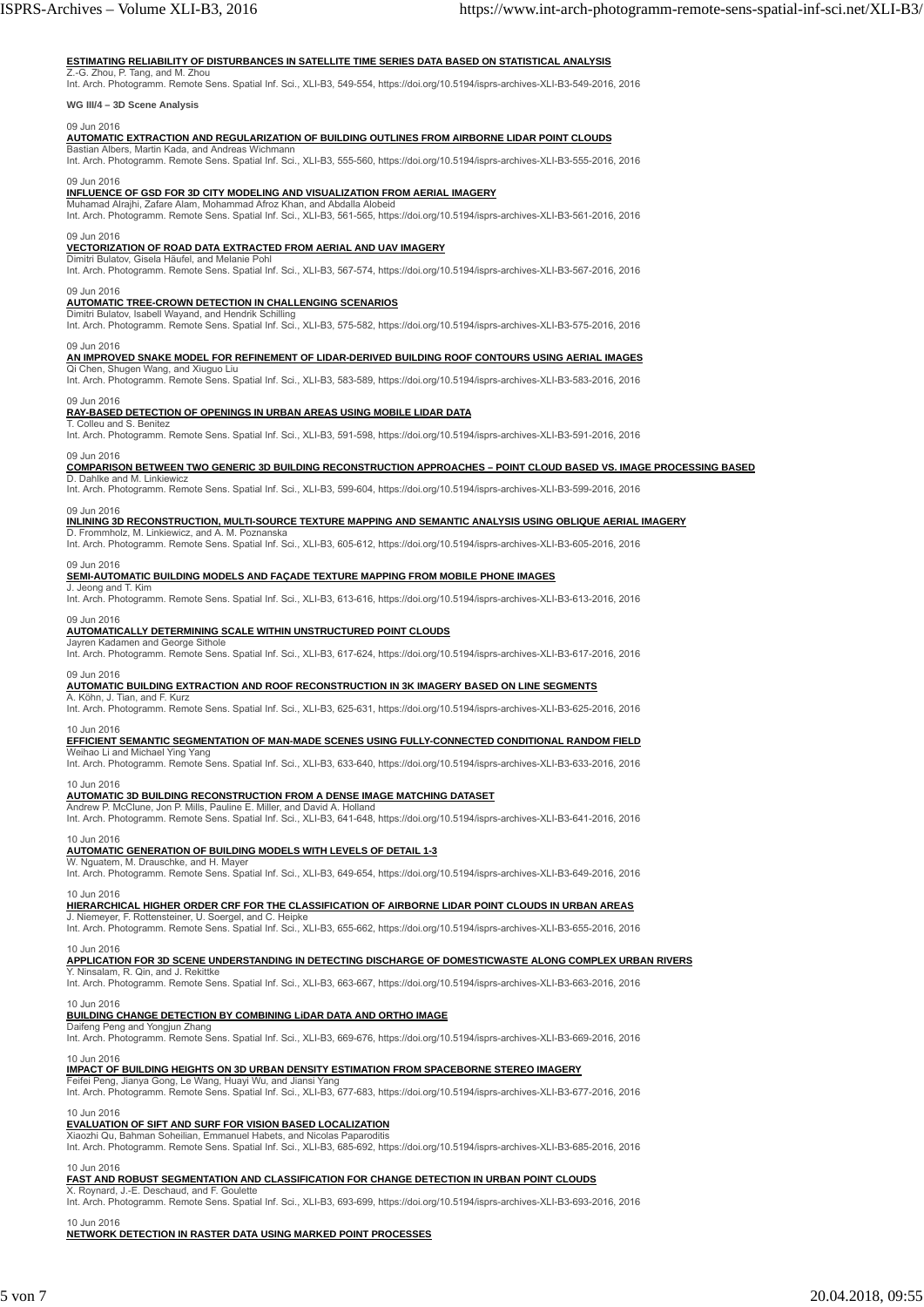#### A. Schmidt, C. Kruse, F. Rottensteiner, U. Soergel, and C. Heipke

Int. Arch. Photogramm. Remote Sens. Spatial Inf. Sci., XLI-B3, 701-708, https://doi.org/10.5194/isprs-archives-XLI-B3-701-2016, 2016

## 10 Jun 2016 **A CONVOLUTIONAL NETWORK FOR SEMANTIC FACADE SEGMENTATION AND INTERPRETATION**

Matthias Schmitz and Helmut Maye

Int. Arch. Photogramm. Remote Sens. Spatial Inf. Sci., XLI-B3, 709-715, https://doi.org/10.5194/isprs-archives-XLI-B3-709-2016, 2016

#### 10 Jun 2016

**AUTOMATIC ROAD SIGN INVENTORY USING MOBILE MAPPING SYSTEMS** M. Soilán, B. Riveiro, J. Martínez-Sánchez, and P. Arias

Int. Arch. Photogramm. Remote Sens. Spatial Inf. Sci., XLI-B3, 717-723, https://doi.org/10.5194/isprs-archives-XLI-B3-717-2016, 2016

## 10 Jun 2016 **CLASSIFICATION OF PHOTOGRAMMETRIC POINT CLOUDS OF SCAFFOLDS FOR CONSTRUCTION SITE MONITORING USING SUBSPACE CLUSTERING AND PCA**

Y. Xu, S. Tuttas, L. Heogner, and U. Stilla Int. Arch. Photogramm. Remote Sens. Spatial Inf. Sci., XLI-B3, 725-732, https://doi.org/10.5194/isprs-archives-XLI-B3-725-2016, 2016

#### 10 Jun 2016

**OBJECT BASED IMAGE ANALYSIS COMBINING HIGH SPATIAL RESOLUTION IMAGERY AND LASER POINT CLOUDS FOR URBAN LAND COVER**

Xiaoliang Zou, Guihua Zhao, Jonathan Li, Yuanxi Yang, and Yong Fang<br>Int. Arch. Photogramm. Remote Sens. Spatial Inf. Sci., XLI-B3, 733-739, https://doi.org/10.5194/isprs-archives-XLI-B3-733-2016, 2016

**WG III/5 – Computer Graphics and Remote Sensing**

#### 10 Jun 2016

### **POOR TEXTURAL IMAGE MATCHING BASED ON GRAPH THEORY**

Shiyu Chen, Xiuxiao Yuan, Wei Yuan, and Yang Int. Arch. Photogramm. Remote Sens. Spatial Inf. Sci., XLI-B3, 741-747, https://doi.org/10.5194/isprs-archives-XLI-B3-741-2016, 2016

#### 17 Jun 2016

#### **DENOISING ALGORITHM FOR THE PIXEL-RESPONSE NON-UNIFORMITY CORRECTION OF A SCIENTIFIC CMOS UNDER LOW LIGHT CONDITIONS**

Changmiao Hu, Yang Bai, and Ping Tang<br>Int. Arch. Photogramm. Remote Sens. Spatial Inf. Sci., XLI-B3, 749-753, https://doi.org/10.5194/isprs-archives-XLI-B3-749-2016, 2016

#### 10 Jun 2016

#### **Irregular Morphing for Real-Time Rendering of Large Terrain Sid'Ali Kalem and Assia Kourg**

Int. Arch. Photogramm. Remote Sens. Spatial Inf. Sci., XLI-B3, 755-762, https://doi.org/10.5194/isprs-archives-XLI-B3-755-2016, 2016

#### 10 Jun 2016

## **EVALUATION OF COLOR SETTINGS IN AERIAL IMAGES WITH THE USE OF EYE-TRACKING USER STUDY** J. Mirijovsky and S. Popelka

Int. Arch. Photogramm. Remote Sens. Spatial Inf. Sci., XLI-B3, 763-767, https://doi.org/10.5194/isprs-archives-XLI-B3-763-2016, 2016

### 10 Jun 2016

#### **A FAST APPROACH FOR STITCHING OF AERIAL IMAGES** A. Moussa and N. El-Sheim

Int. Arch. Photogramm. Remote Sens. Spatial Inf. Sci., XLI-B3, 769-774, https://doi.org/10.5194/isprs-archives-XLI-B3-769-2016, 2016

### 10 Jun 2016

#### **New Approach for forest inventory estimation and timber harvesting planning in mountain areas: the SLOPE project**

F. Prandi, D. Magliocchetti, A. Poveda, R. De Amicis, M. Andreolli, and F. Devigili<br>Int. Arch. Photogramm. Remote Sens. Spatial Inf. Sci., XLI-B3, 775-782, https://doi.org/10.5194/isprs-archives-XLI-B3-775-2016, 2016

#### 10 Jun 2016

### **Line Matching Algorithm for Aerial Image Combining image and object space similarity constraints**

Jingxue Wang, Weixi Wang, Xiaoming Li, Zhenyu Cao, Hong Zhu, Miao Li, Biao He, and Zhigang Zhao<br>Int. Arch. Photogramm. Remote Sens. Spatial Inf. Sci., XLI-B3, 783-788, https://doi.org/10.5194/isprs-archives-XLI-B3-783-2016

### 10 Jun 2016

### **SHAPELEARNER: TOWARDS SHAPE-BASED VISUAL KNOWLEDGE HARVESTING**

Zheng Wang and Ti Liang<br>Int. Arch. Photogramm. Remote Sens. Spatial Inf. Sci., XLI-B3, 789-796, https://doi.org/10.5194/isprs-archives-XLI-B3-789-2016, 2016

### 10 Jun 2016

#### **OPTICAL REMOTE SENSING IMAGE OPTIMIZED DEHAZING ALGORITHM BASED ON HOT**

Zhou Yang, Xu Qing, Xu Jiwei, and Jin Guowang Int. Arch. Photogramm. Remote Sens. Spatial Inf. Sci., XLI-B3, 797-803, https://doi.org/10.5194/isprs-archives-XLI-B3-797-2016, 2016

**ICWG III/I – Sensor Modeling for Integrated Orientation and Navigation**

#### 10 Jun 2016

#### **HYBRID MODELS FOR TRAJECTORY ERROR MODELLING IN URBAN ENVIRONMENTS**

E. Angelatsa, M. E. Parés, and I. Colomina Int. Arch. Photogramm. Remote Sens. Spatial Inf. Sci., XLI-B3, 805-811, https://doi.org/10.5194/isprs-archives-XLI-B3-805-2016, 2016

## 10 Jun 2016 **CORRECTION OF AIRBORNE PUSHBROOM IMAGES ORIENTATION USING BUNDLE ADJUSTMENT OF FRAME IMAGES**

K. Barbieux, D. Constantin, and B. Merminod

Int. Arch. Photogramm. Remote Sens. Spatial Inf. Sci., XLI-B3, 813-818, https://doi.org/10.5194/isprs-archives-XLI-B3-813-2016, 2016

#### 10 Jun 2016

### **CENTIMETER-LEVEL, ROBUST GNSS-AIDED INERTIAL POST-PROCESSING FOR MOBILE MAPPING WITHOUT LOCAL REFERENCE STATIONS**

J. J. Hutton, N. Gopaul, X. Zhang, J. Wang, V. Menon, D. Rieck, A. Kipka, and F. Pastor<br>Int. Arch. Photogramm. Remote Sens. Spatial Inf. Sci., XLI-B3, 819-826, https://doi.org/10.5194/isprs-archives-XLI-B3-819-2016, 2016

#### 10 Jun 2016

## **APPLICATION OF VEHICLE DYNAMIC MODELING IN UAVS FOR PRECISE DETERMINATION OF EXTERIOR ORIENTATION** M. Khaghani and J. Skaloud

Int. Arch. Photogramm. Remote Sens. Spatial Inf. Sci., XLI-B3, 827-831, https://doi.org/10.5194/isprs-archives-XLI-B3-827-2016, 2016

**ICWG III/VII – Pattern Analysis in Remote Sensing**

#### 10 Jun 2016

#### **KNOWLEDGE BASED 3D BUILDING MODEL RECOGNITION USING CONVOLUTIONAL NEURAL NETWORKS FROM LIDAR AND AERIAL IMAGERIES** Alidoost and H. Are

Int. Arch. Photogramm. Remote Sens. Spatial Inf. Sci., XLI-B3, 833-840, https://doi.org/10.5194/isprs-archives-XLI-B3-833-2016, 2016

#### 10 Jun 2016

#### **DETECTING LINEAR FEATURES BY SPATIAL POINT PROCESSES** Dengfeng Chai, Alena Schmidt, and Christian Heipke

Int. Arch. Photogramm. Remote Sens. Spatial Inf. Sci., XLI-B3, 841-848, https://doi.org/10.5194/isprs-archives-XLI-B3-841-2016, 2016